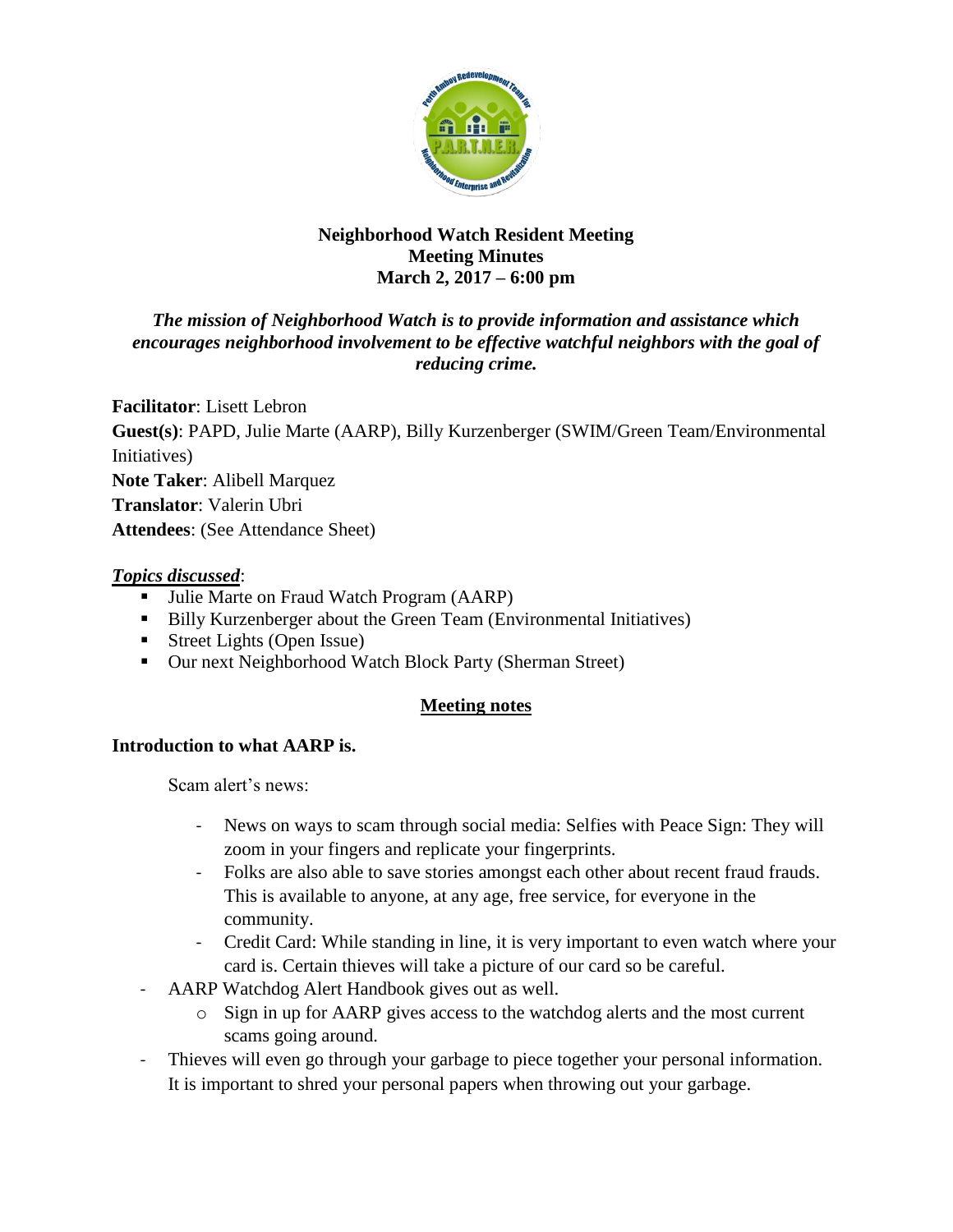

o Micro-cut – will cut it up to tiny pieces to ensure thieves will not piece back your paper. The shredding truck event sponsored by AARP uses this type of cutting. We have to encourage our family members to participate

# **COMMENTS** –

- Dorothy: telling of someone using her card (from Banco Popular they were proactive with their approach)
- Tips: Credit Card can be disputed. VS Personal Card once that money is lost for 2 weeks, you cannot recover the money.
	- o If you do not recognize the money, please do not pick it up.
- Ms. Curry People calling her for money. This has happened so many times to her that she has screened her calls. People saying the "IRS" would be picking her up. So she said, "Well, you better pick me up because I ain't do nothing."
- IRS Scams
	- o IRS will never call you. If it is info, they will always send it in letter, written form. After this hang up because they should have this information
- Utilities Scams
	- o Just hang up and ignore them. Don't even waste your time answering the questions. If there is something going on the companies will mail you a letter informing you about.
- Unknown phone number's calls
	- o Even if you do not recognize the number, pick it up and hang it up. So they know they cannot come into your home. They may be watching you and waiting for your move (lack thereof)
- Shredding Event
	- $\circ$  Saturday, April 22<sup>nd</sup> at Patten Park sponsor by AARP shredding truck available to all residents who want to shred important documents.

## **Billy Kurzenberger about the Green Team (Environmental Initiatives)**

- Billy: Green Team
	- o Intro of who he is and who is the Green Team.
		- Group of residents and city officials who work together to bring change to the way their environment looks and sustainability
		- **Perth Amboy occupies a very particular place surrounded by** water ways on 3 sides – has regional impact. Older urban community. We face unqiue challenges, esp of industry, natural side effects of many people living in such a small area.